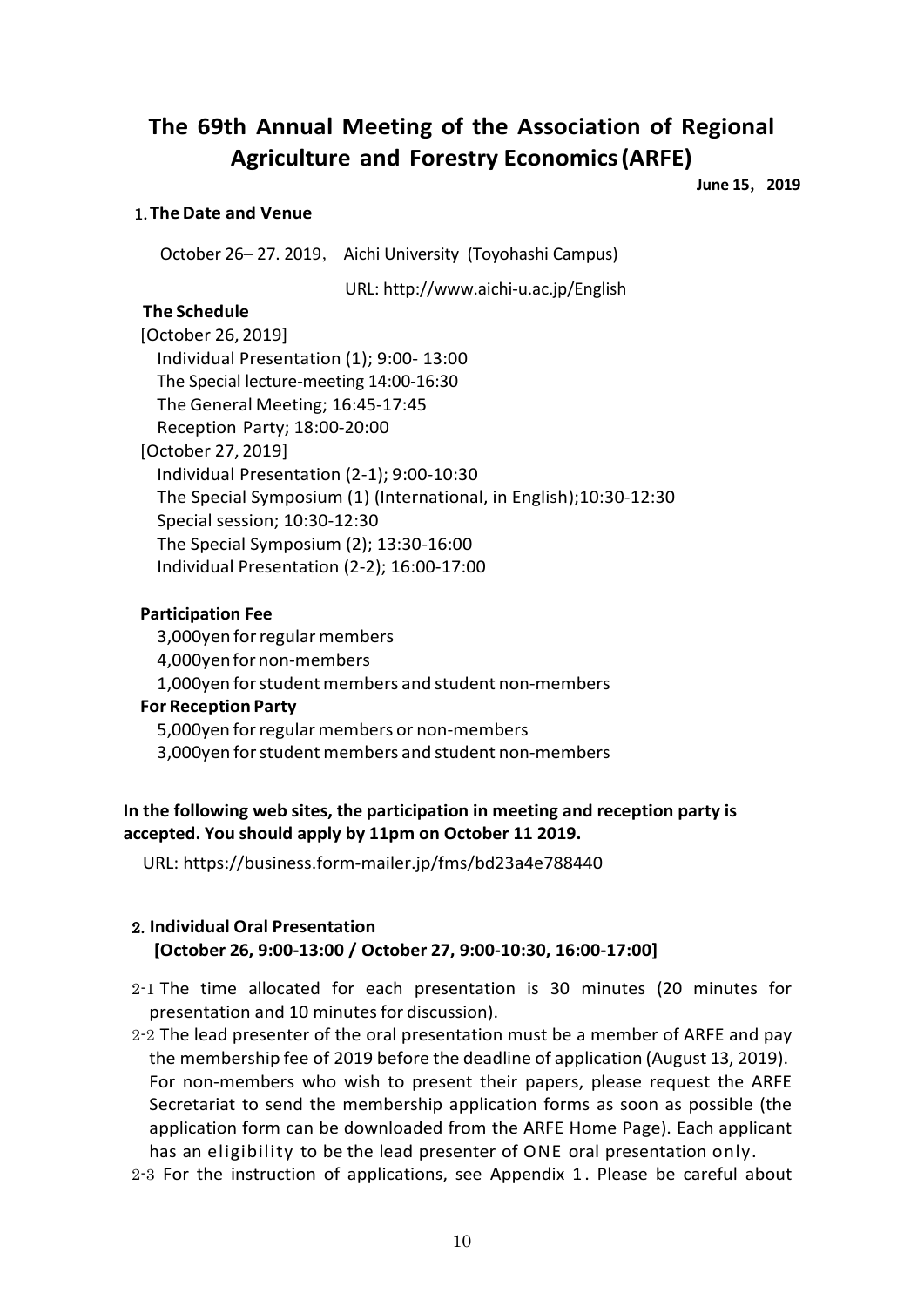the submission and application methods.

2-4 There is a competition for excellent oral presentation to promote the research activities of members who are still younger than 37 years old on October 26, 2019 (for the rules of commendation and the procedures for selection, see the ARFE Home Page). For the application, please see the instruction of application for the prize in Appendix 2.

# **[Appendix 1] Instruction for Presenters ofOral Presentation**s

## 1. **Preparing theAbstract**

- 1-1 Please see the sample of the format in the ARFE HP <http://a-rafe.org/>
- 1-2 The file of the abstract written with a word processor must be converted into PDF format (A4 size, one page).
- 1-2-1 The file name must be written as the following example formats: Examples;

For single presenter, XX University Tokushima Hanako.pdf For more than one presenter, XX University Tokushima.Hanako others.pdf

1-2-2 The name of organization must be written as the following examples. Examples;

For the faculty member, XX University, XX Research Institute

For the graduate student, Graduate School of XX University

For the undergraduate student, Faculty of XX University

Forthe JSPS post-doctoral fellow, JSPS post-doctoral fellow of XX university

# **2.Applying forthe oral presentation**

2-1The applicationsfororalpresentationsandsubmissionsofabstractsmust be sent via internet.

- Go to the web site <https://business.form-mailer.jp/fms/331d723232976>
- Enter the password <20190813>.
- You will find the English description.
- You must upload an abstract of your presentation at the end of this procedure.
- \*Please see the sample of format in ARFE Home Page
- <http://a-rafe.org/uploads/file/file\_20120709023309.pdf>.
- The file of abstract written by word processor must be converted into PDF file (A4 size, one page).
- You must finish the procedure by 11pm on August 13, 2019.
- 2-2 If you are planning to submit the manuscript for Research Paper, you must submit it by 11pm on October 21 2019.
- Go to the web site <https://business.form-mailer.jp/fms/f8970ece32990>.
- Enter the password <20191021> and click [sending].
- You will find the English description.
- $2-3$  If you are planning to use a PDF at your presentation, you must submit the file by 11pm on October 21, 2019. (Please note that PPT file cannot be used)